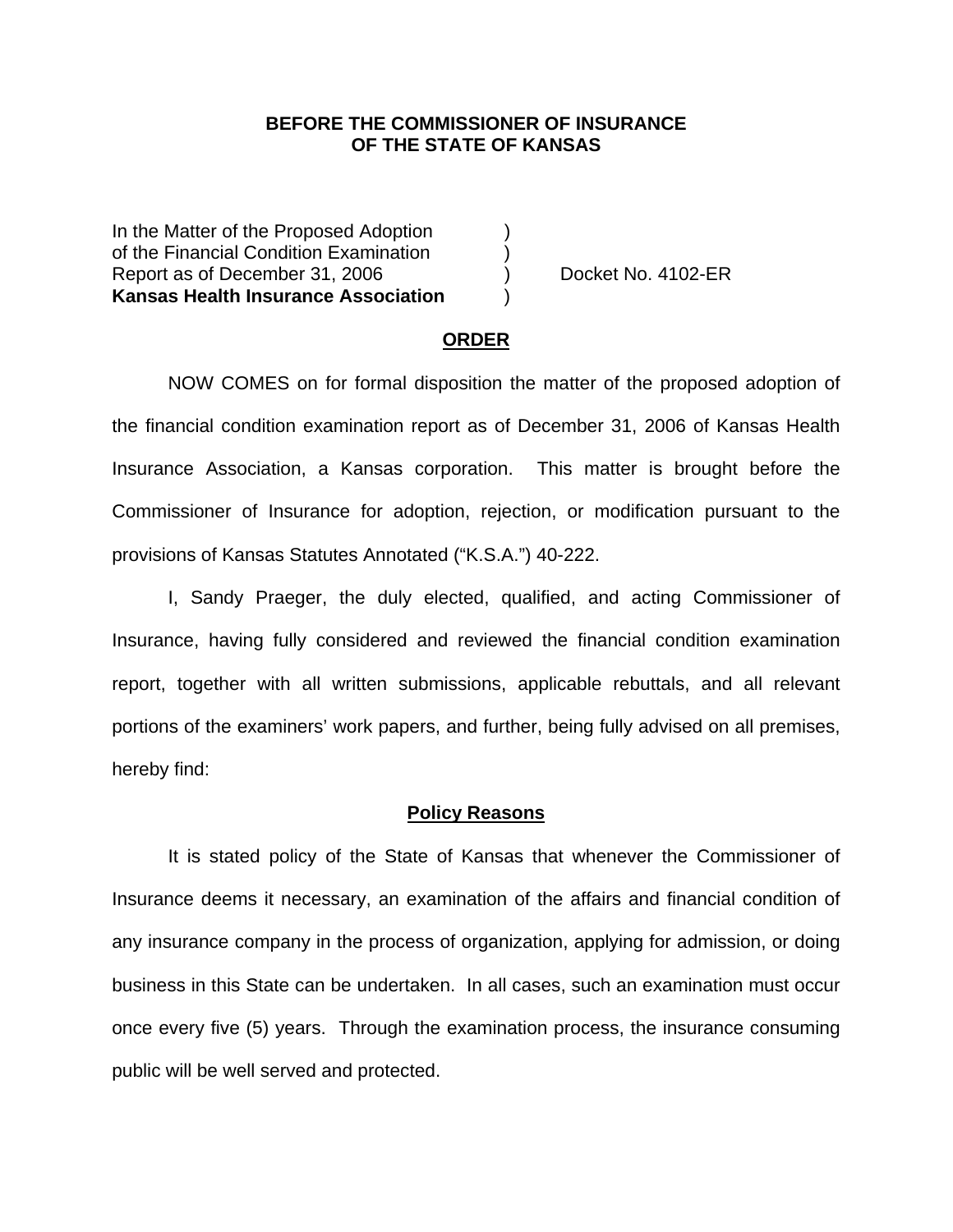### **Findings of Fact**

 1. The Commissioner of Insurance has jurisdiction over this matter pursuant to K.S.A. 40-222.

 2. An examination of Kansas Health Insurance Association was undertaken by the Kansas Insurance Department and was completed on May 5, 2008.

 3. The examiner-in-charge tendered and filed with the Kansas Insurance Department a verified written report of the examination within thirty (30) days following completion of the examination, to wit; May 8, 2008.

 4. Following receipt of the verified report, the Kansas Insurance Department transmitted the report to Kansas Health Insurance Association on January 7, 2010, with a duly executed notice advising the company of its opportunity to prepare and submit to the Kansas Insurance Department a written submission or rebuttal with respect to any and all matters contained in the report. Kansas Health Insurance Association was further advised that any written submission or rebuttal needed to be filed with the Kansas Insurance Department no later than thirty (30) days after receipt of the verified report.

 5. Kansas Health Insurance Association filed a written acceptance of the verified report on February 3, 2010.

6. Based upon the written submission tendered by Kansas Health Insurance Association, the company took no exceptions to matters contained in the verified report.

 7. Within thirty (30) days of the end of the time period allowed for written submission or rebuttal, the Commissioner of Insurance fully reviewed the report,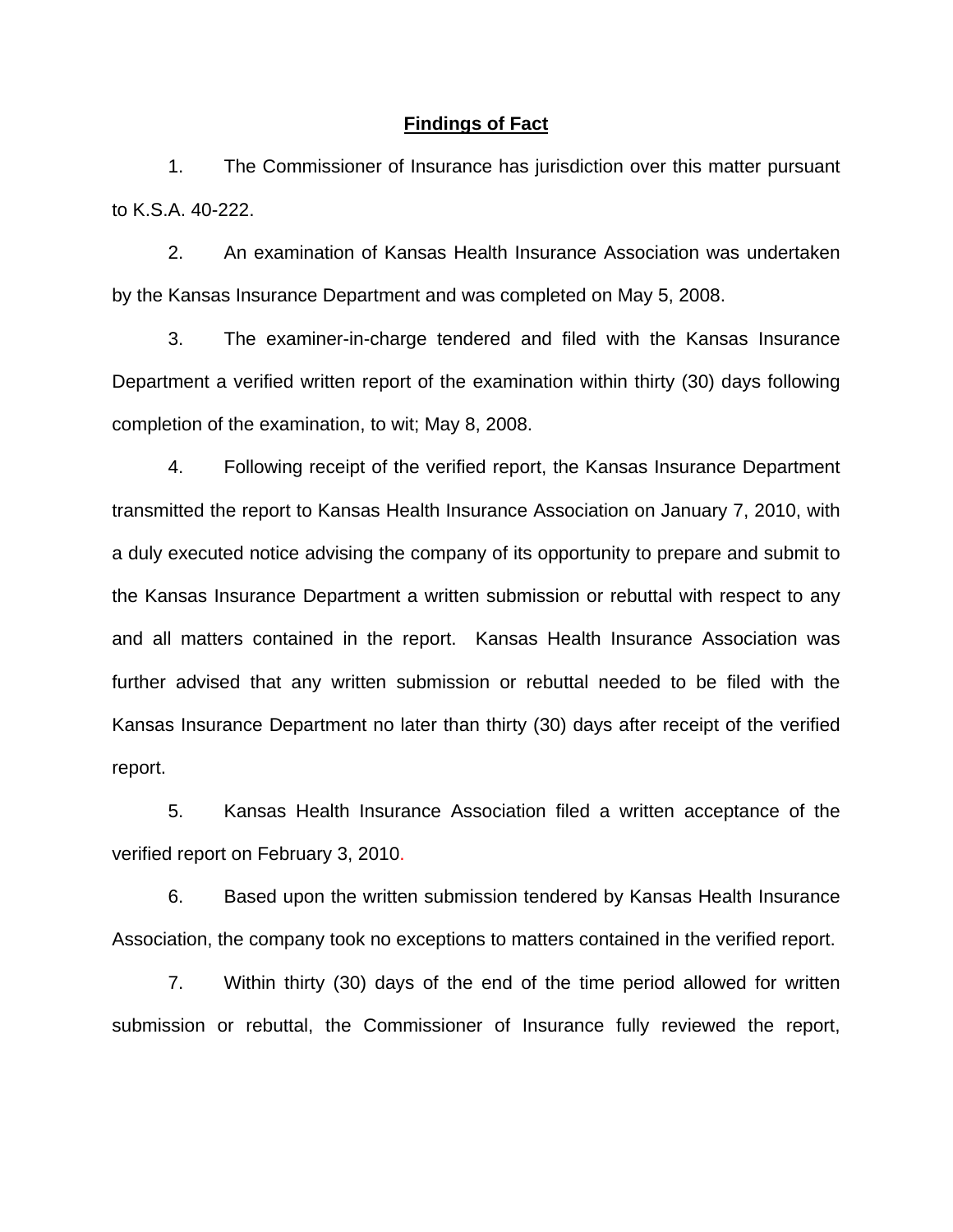together with all written submissions and rebuttals provided by Kansas Health Insurance

Association. The Commissioner of Insurance further reviewed all relevant workpapers.

 8. No other written submissions or rebuttals were submitted by Kansas Health Insurance Association.

# **Conclusion of Law**

9. K.S.A. 40-222(k)(2) provides:

"Within 30 days of the end of the period allowed for the receipt of written submissions or rebuttals, the commissioner shall fully consider and review the report, together with any written submissions or rebuttals and any relevant portions of the examiners workpapers and enter an order:

- (A) Adopting the examination report as filed or with modification or corrections. If the examination report reveals that the company is operating in violation of any law, regulation or prior order of the commissioner, the commissioner may order the company to take any action the commissioner considers necessary and appropriate to cure such violations; or
- (B) rejecting the examination report with directions to the examiners to reopen the examination for purposes of obtaining additional data, documentation or information, and refiling pursuant to subsection (k); or
- (C) call and conduct a fact-finding hearing in accordance with K.S.A. 40- 281 and amendments thereto for purposes of obtaining additional documentation, data, information and testimony."
- 10. Based upon the Finding of Fact enumerated in paragraphs #1 through #8

above, the financial condition examination report as of December 31, 2006 of Kansas

Health Insurance Association should be adopted.

## **IT IS THEREFORE, BY THE COMMISSIONER OF INSURANCE, ORDERED THAT:**

1. The financial condition examination report as of December 31, 2006 of

Kansas Health Insurance Association hereby is adopted.